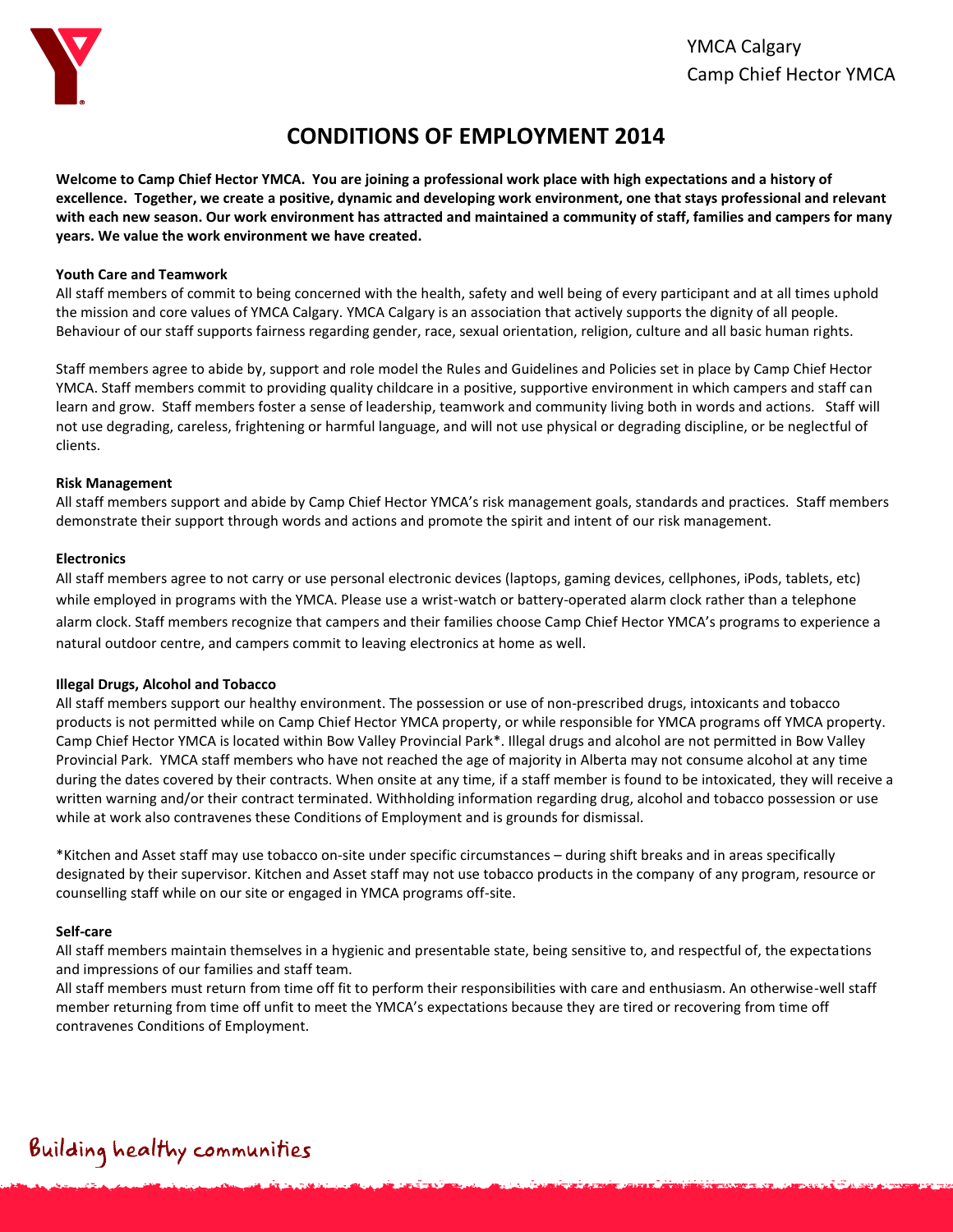

#### **Lost or Damaged Property**

The YMCA is not responsible for the loss or damage of any staff member's personal belongings, whether in transit or on site. We strongly encourage staff members to keep track of their belongings and to give important documents like passports to their supervisor for storage in our safe. Staff will be responsible for replacing any carelessly damaged or lost YMCA property.

#### **Time Off and Community Living Behaviour**

Staff members are aware that at all times their behaviour represents the YMCA. Staff have chosen to work and live in a community that is built upon YMCA values (Respect, Responsibility, Caring and Honesty). Behaviour at work, in this community or on time off that negatively impacts relationships with clients, fellow staff members or volunteers is cause for a contract review or dismissal.

Staff members agree to refrain from improper public behavior that reflects poorly on the YMCA's community relations or public image. Staff members accept that the YMCA may receive feedback from members of the communities that it interacts with. The YMCA has a responsibility to campers, families and the camp community to investigate and to act, if appropriate, on this feedback.

#### **Vehicles**

All vehicles being driven on camp property, including personal vehicles, must abide by Alberta traffic laws. Personal vehicles may only be driven on paved roads. If staff members are found to be speeding or not obeying other traffic laws, they will no longer have the privilege of driving camp vehicles or having their personal vehicle on site\*.

While driving on-site, the allowable speed limit in front of buildings is 20 km/h and 30km/h on all other parts of the camp road. Personal vehicles may only be parked at the Longhouse or Outtripping parking lots.

\*Staff operating camp vehicles must read and sign Camp Chief Hector YMCA's Driving Policy.

#### **Professional Communication**

All staff commit to using professional communication while employed with Camp Chief Hector YMCA. Abusive or insulting communication in any form is not tolerated.

Camper communication must be done through regular mail and addressed to the campers' parents. Letters should not contain inside jokes or comments that parents would be unable to understand. Staff are strongly discouraged to accept Facebook friend requests from campers.

#### **Dismissal**

If a staff member fails to create a satisfactory work environment, or fails to create a satisfactory experience for a child, youth or family, the staff member may be asked to leave employment or may be dismissed from work.

Dismissing a staff member is a decision that follows a professional, accountable and documented process. It requires approval of Camp Chief Hector YMCA's General Manager, Senior Vice President of Child and Youth, and Vice President of Human Resources. The actions of the dismissed staff member will be well-documented. These documents are reviewed and challenged before a dismissal may proceed.

If it is necessary to dismiss a staff member, prior to their dismissal, they will have been part of clear meetings whereby their performance expectations and examples of poor performance are clearly stated. The staff member is given opportunities to improve. If these opportunities are not taken or are not able to be taken, the staff member may need to be dismissed. Details pertaining to a dismissal will not be shared out of respect for privacy. Sometimes, emotions around dismissing a staff member can be difficult – for the person dismissed, for the person's friends and colleagues, for our clients and for the staff members who will be filling in for that person's responsibilities. Emotions around the dismissal of a staff member may be particularly difficult when performance is generally unsatisfactory rather than blatantly unacceptable. Should a dismissal occur, if emotions become difficult, it

## Building healthy communities